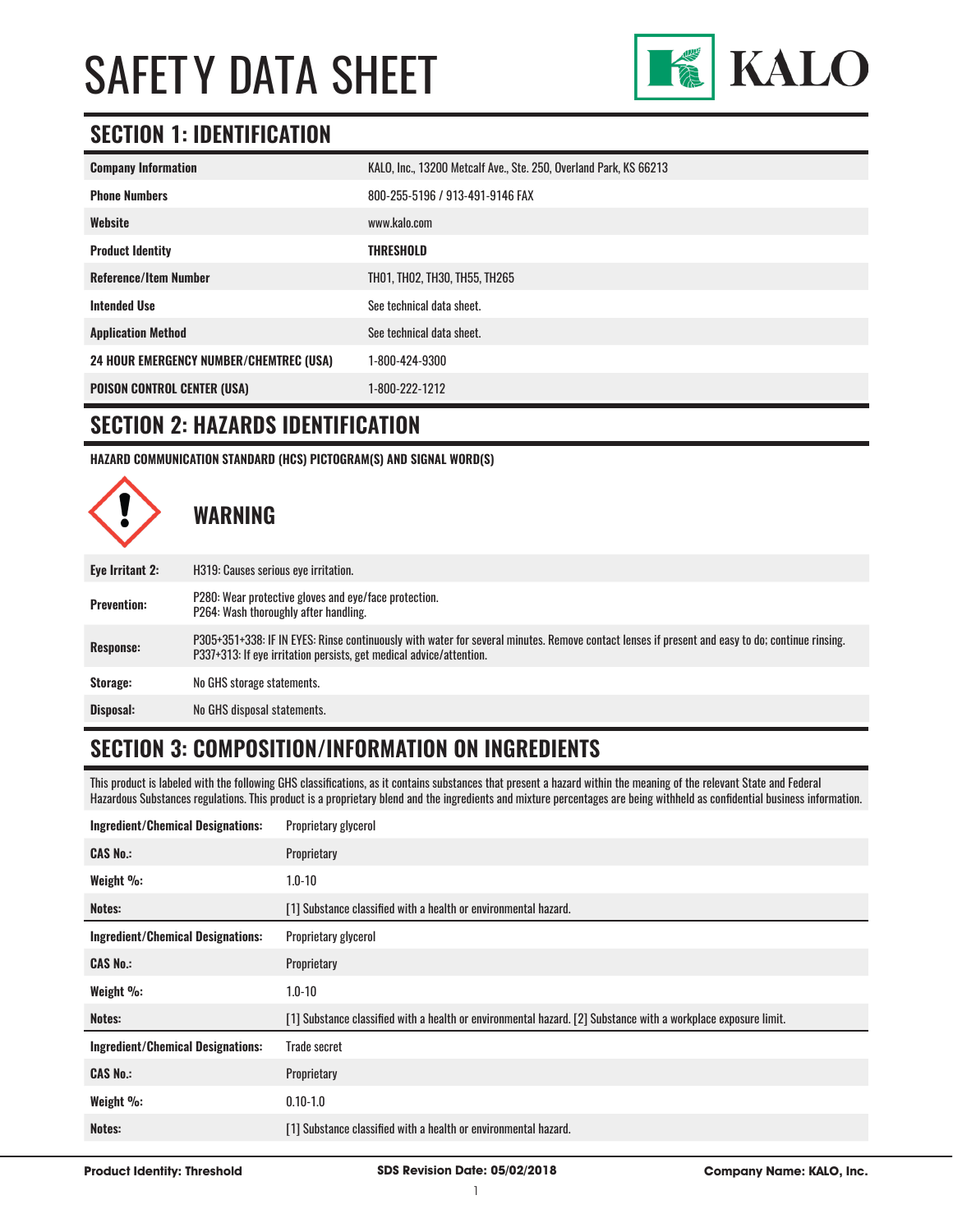

## **SECTION 4: FIRST AID MEASURES**

| [DESCRIPTIONS] |
|----------------|
|----------------|

| General:           | In all cases of doubt, or when symptoms persist, seek medical attention. Never give anything by mouth to an unconscious person.                                                                                                         |
|--------------------|-----------------------------------------------------------------------------------------------------------------------------------------------------------------------------------------------------------------------------------------|
| <b>Inhalation:</b> | Remove to fresh air. Keep patient warm and at rest. If breathing is irregular or stopped, give artificial respiration. If unconscious, place in the recovery<br>position and obtain immediate medical attention. Give nothing by mouth. |
| Eyes:              | Irrigate copiously with clean fresh water for at least 10 minutes, holding the eyelids apart and seek medical attention.                                                                                                                |
| Skin:              | Remove contaminated clothing. Wash skin thoroughly with soap and water or use a recognized skin cleanser. Do NOT use solvents or thinners.                                                                                              |
| Ingestion:         | If accidentally swallowed, obtain immediate medical attention. Keep at rest, Do NOT induce vomiting.                                                                                                                                    |
|                    | [MOST IMPORTANT SYMPTOMS AND EFFECTS, BOTH ACUTE AND DELAYED]                                                                                                                                                                           |
| Overview:          | No adverse symptoms or effects anticipated under normal handling conditions. See Section 2 for further details.                                                                                                                         |
| Eyes:              | Causes serious eye irritation.                                                                                                                                                                                                          |

#### **SECTION 5: FIREFIGHTING MEASURES**

| <b>Extinguishing Media:</b>     | Recommended extinguishing media: alcohol resistant foam, CO <sup>2</sup> , powder, water spray. Do not use water jet.                                                                                                                                                                                                                                  |
|---------------------------------|--------------------------------------------------------------------------------------------------------------------------------------------------------------------------------------------------------------------------------------------------------------------------------------------------------------------------------------------------------|
| <b>Special Hazards:</b>         | Combustion may yield smoke, carbon monoxide, and other products of incomplete combustion. Oxides of sulfur, nitrogen or phosphorus may<br>also be formed. Avoid breathing dust, fume, gas, mist, vapors and spray.                                                                                                                                     |
| <b>Advice For Firefighters:</b> | Evacuate area. Prevent contamination from run-off of adjacent areas, streams, drinking water and sewers. Do not flush down sewers or other<br>drainage systems. Exposed firefighters must wear standard protective equipment and in enclosed areas self-contained breathing apparatus.<br>Use water-spray to cool fire-exposed surfaces and personnel. |

# **SECTION 6: ACCIDENTAL RELEASE MEASURES**

| <b>Precautions/Procedures:</b>                                         | Keep all sources of ignition away from spill/release. In case of a major spill or spillage in a confined space evacuate the area and<br>check vapor levels.                                                                                                                                                                                                                                                                                                                                                                                                                                                                                                               |
|------------------------------------------------------------------------|---------------------------------------------------------------------------------------------------------------------------------------------------------------------------------------------------------------------------------------------------------------------------------------------------------------------------------------------------------------------------------------------------------------------------------------------------------------------------------------------------------------------------------------------------------------------------------------------------------------------------------------------------------------------------|
| <b>Environmental Precautions:</b>                                      | Do not allow spills to enter drains or water courses.                                                                                                                                                                                                                                                                                                                                                                                                                                                                                                                                                                                                                     |
| <b>Methods and Material For</b><br><b>Containment and Cleaning Up:</b> | Ventilate the area and avoid breathing vapors. Take the personal protective measures listed in Section 8. Contain and absorb spillage<br>with non-combustible materials (e.g. sand/earth/vermiculite). Place in closed containers outside buildings and dispose of according<br>to the Waste Regulations (see Section 13). Clean, preferably with a detergent. Do not use solvents. Do not allow spills to enter drains<br>or water courses. If drains, sewers, streams or lakes are contaminated, inform the local water company immediately. In the case of<br>contamination of rivers, streams, or lakes, the Environmental Protection Agency should also be informed. |

#### **SECTION 7: HANDLING AND STORAGE**

| <b>Precautions For Safe Handling:</b> | Do not get in eyes, on skin, or on clothing. Do not breathe vapors or mists. Keep container closed. Use only with adequate<br>ventilation. Use good personal hygiene practices. Wash hands before eating, drinking, smoking. Remove contaminated clothing and<br>wash before reuse. Destroy contaminated belts and shoes and other items that cannot be decontaminated.<br>See Section 2 for further details. |
|---------------------------------------|---------------------------------------------------------------------------------------------------------------------------------------------------------------------------------------------------------------------------------------------------------------------------------------------------------------------------------------------------------------------------------------------------------------|
| <b>Conditions For Safe Storage:</b>   | Store in tightly closed containers in dry, well-ventilated area, away from excessive heat and incompatibles.<br>See Section 2 for further details.                                                                                                                                                                                                                                                            |
| <b>Incompatible Materials:</b>        | Oxidizing agents.                                                                                                                                                                                                                                                                                                                                                                                             |
| <b>Specific End Use(s):</b>           | See technical data sheet.                                                                                                                                                                                                                                                                                                                                                                                     |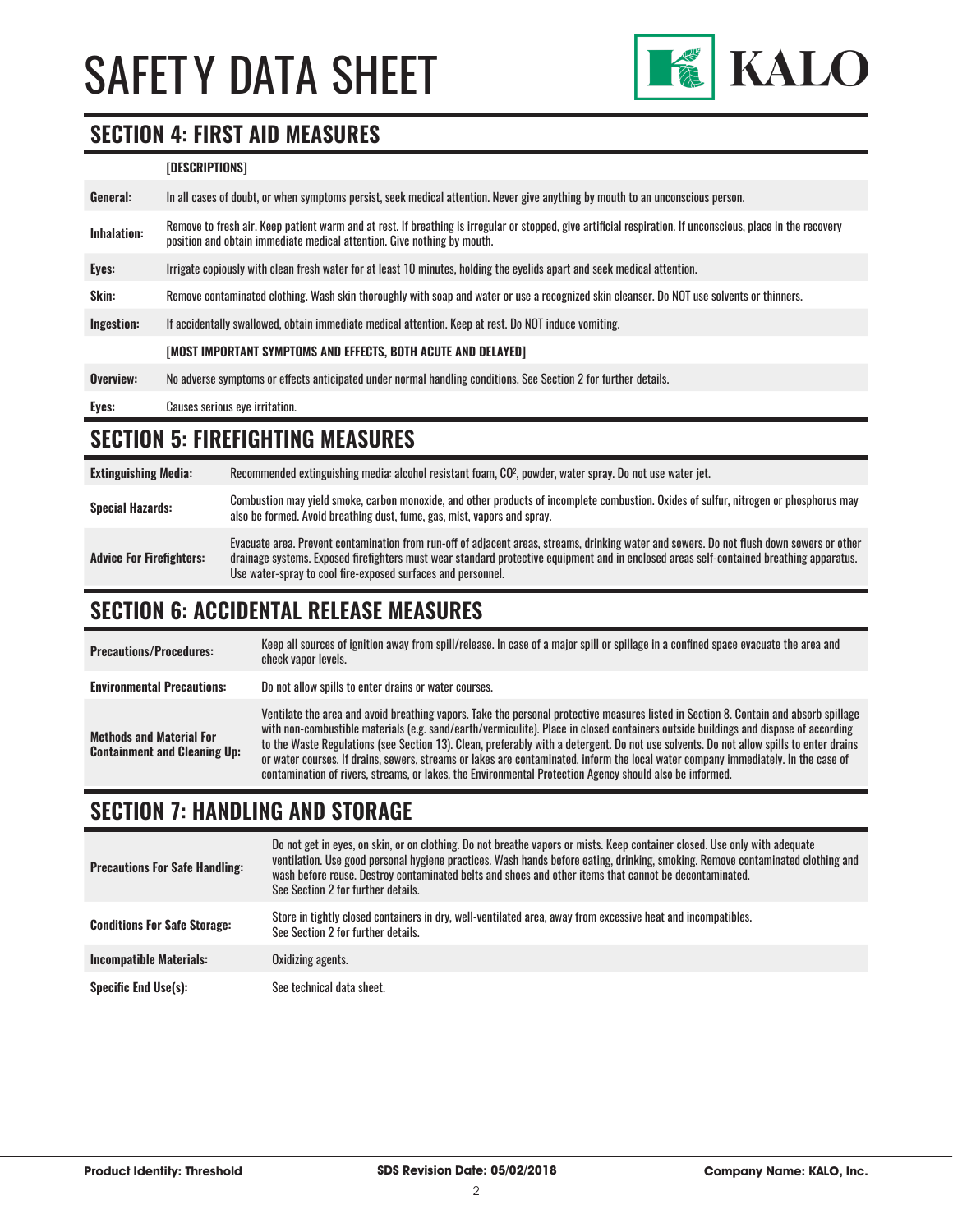

### **SECTION 8: EXPOSURE CONTROLS/PERSONAL PROTECTION**

**Exposure Data:** This product contains the following ingredients with established limits for exposure under OSHA, ACGIH and/or NIOSH.

| <b>CAS No.</b> | Ingredient                | <b>Source</b> | Value                                                            |
|----------------|---------------------------|---------------|------------------------------------------------------------------|
|                |                           | <b>OSHA</b>   | TWA: 15mg/m <sup>3</sup> (total) TWA: 5mg/m <sup>3</sup> (resp)  |
| Proprietary    | <b>Proprietary Glycol</b> | <b>ACGIH</b>  | TWA: 3mg/m <sup>3</sup> (respirable) 10 mg/m <sup>3</sup> (mist) |
|                |                           | <b>NIOSH</b>  | <b>No Established RELs</b>                                       |
| <b>CAS No.</b> | Ingredient                | <b>Source</b> | Value                                                            |
|                |                           | <b>OSHA</b>   | No Established Limit                                             |
| Proprietary    | <b>Proprietary Glycol</b> | <b>ACGIH</b>  | No Established Limit                                             |
|                |                           | <b>NIOSH</b>  | No Established Limit                                             |
| <b>CAS No.</b> | Ingredient                | <b>Source</b> | Value                                                            |
|                |                           | <b>OSHA</b>   | No Established Limit                                             |
| Proprietary    | <b>Trade Secret</b>       | ACGIH         | No Established Limit                                             |
|                |                           | <b>NIOSH</b>  | No Established Limit                                             |

**Carcinogen Data:** This product contains no ingredients that are suspected of being or known to be a carcinogen under OSHA, NTP or IARC.

| <b>CAS No.</b> | Ingredient                | <b>Source</b> | Value                                                                 |
|----------------|---------------------------|---------------|-----------------------------------------------------------------------|
|                |                           | <b>OSHA</b>   | Select Carcinogen: No                                                 |
| Proprietary    | <b>Proprietary Glycol</b> | <b>NTP</b>    | Known: No / Suspected: No                                             |
|                |                           | <b>IARC</b>   | Group 1: No / Group 2a: No / Group 2b: No / Group 3: No / Group 4: No |
| <b>CAS No.</b> | Ingredient                | <b>Source</b> | Value                                                                 |
|                |                           | <b>OSHA</b>   | Select Carcinogen: No                                                 |
| Proprietary    | <b>Proprietary Glycol</b> | <b>NTP</b>    | Known: No / Suspected: No                                             |
|                |                           | IARC          | Group 1: No / Group 2a: No / Group 2b: No / Group 3: No / Group 4: No |
| <b>CAS No.</b> | Ingredient                | <b>Source</b> | Value                                                                 |
| Proprietary    |                           | <b>OSHA</b>   | Select Carcinogen: No                                                 |
|                | <b>Trade Secret</b>       | <b>NTP</b>    | Known: No / Suspected: No                                             |
|                |                           | IARC          | Group 1: No / Group 2a: No / Group 2b: No / Group 3: No / Group 4: No |

|                              | <b>[EXPOSURE CONTROLS]</b>                                                                                                                                                                                                                                                                                                             |
|------------------------------|----------------------------------------------------------------------------------------------------------------------------------------------------------------------------------------------------------------------------------------------------------------------------------------------------------------------------------------|
| <b>Respiratory:</b>          | If workers are exposed to concentrations above the exposure limit, they must use the appropriate certified respirators.                                                                                                                                                                                                                |
| Eyes:                        | Wear safety eyewear (e.g. safety spectacles/goggles/visors) to protect against the splash of liquids.                                                                                                                                                                                                                                  |
| Skin:                        | Overalls, which cover the body, arms, and legs, should be worn. Skin should not be exposed. All parts of the body should be washed after contact.                                                                                                                                                                                      |
| <b>Engineering Controls:</b> | Provide adequate ventilation. Where reasonably practicable, this should be achieved by the use of local exhaust ventilation and good general<br>extraction. If these are not sufficient to maintain concentrations of particulates, and any vapor below occupational exposure limits, suitable<br>respiratory protection must be worn. |
| <b>Other Work Practices:</b> | See technical data sheet.                                                                                                                                                                                                                                                                                                              |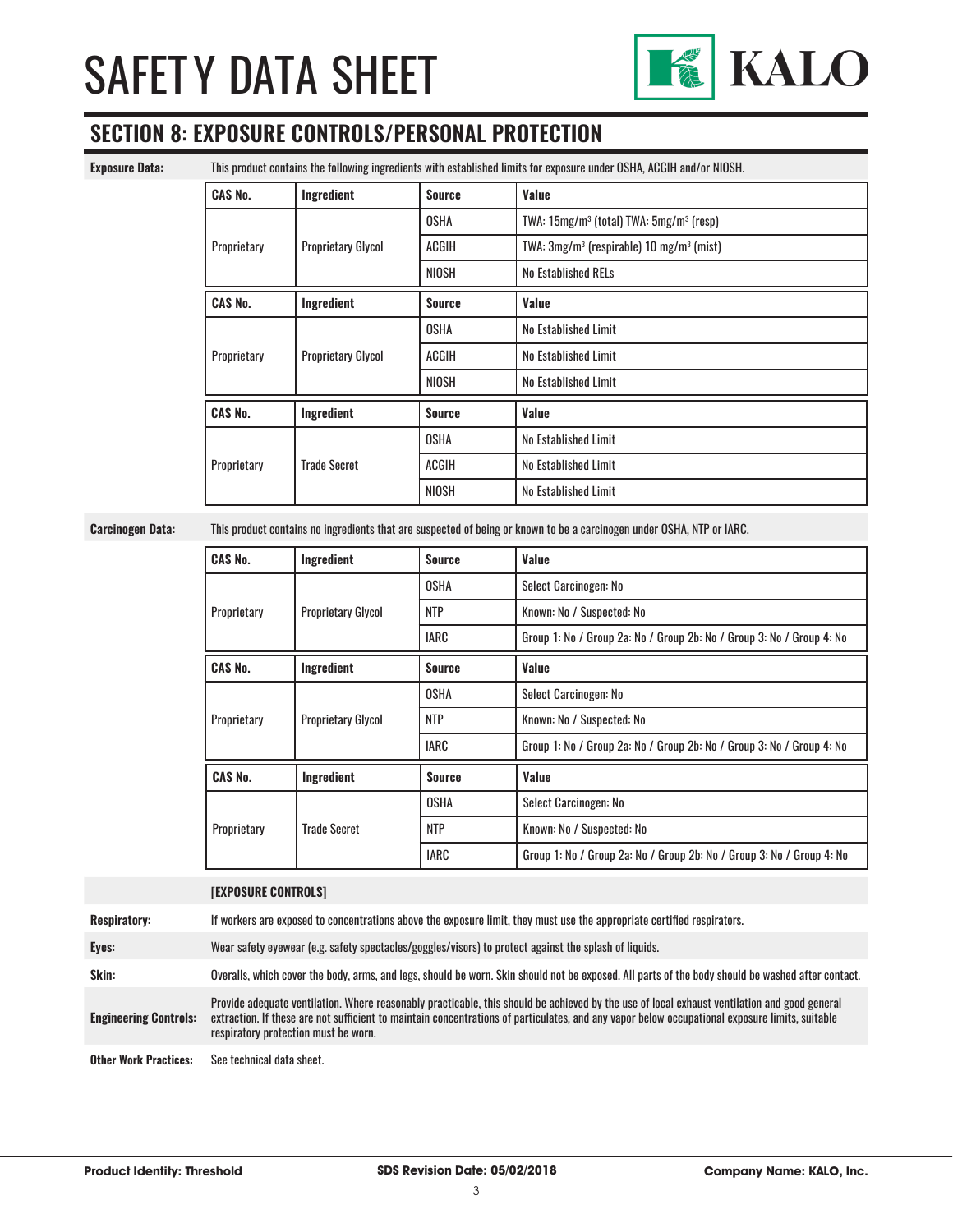

## **SECTION 9: PHYSICAL AND CHEMICAL PROPERTIES**

| <b>Slightly Hazy Pale Yellow Liquid</b> |
|-----------------------------------------|
| Mild                                    |
| <b>Not Measured</b>                     |
| $5.5 - 6.5$ (neat)                      |
| $1.13 - 1.15 @ 20°C$                    |
| >200°F (>93°C) SETA Flash closed Cup    |
| <b>Not Measured</b>                     |
| <b>Not Measured</b>                     |
| <b>Not Measured</b>                     |
| <b>Not Measured</b>                     |
| <b>Not Measured</b>                     |
| <b>Not Measured</b>                     |
| <b>Not Measured</b>                     |
| Not Applicable                          |
| <b>Not Measured</b>                     |
| <b>Not Measured</b>                     |
| <b>Not Measured</b>                     |
| <b>Not Measured</b>                     |
| <b>Not Measured</b>                     |
| <b>Not Measured</b>                     |
| No other relevant information.          |
|                                         |

# **SECTION 10: STABILITY AND REACTIVITY**

| <b>Reactivity:</b>                       | Not chemically reactive.                                                                                |
|------------------------------------------|---------------------------------------------------------------------------------------------------------|
| <b>Chemical Stability:</b>               | Stable under normal ambient and anticipated conditions of use.                                          |
| <b>Hazardous Reactions:</b>              | Hazardous reactions not anticipated.                                                                    |
| <b>Conditions To Avoid:</b>              | Extended exposure to high temperatures can cause decomposition. Avoid all possible sources of ignition. |
| <b>Incompatible Materials:</b>           | Oxidizing agents.                                                                                       |
| <b>Hazardous Decomposition Products:</b> | Not anticipated under normal conditions of use.                                                         |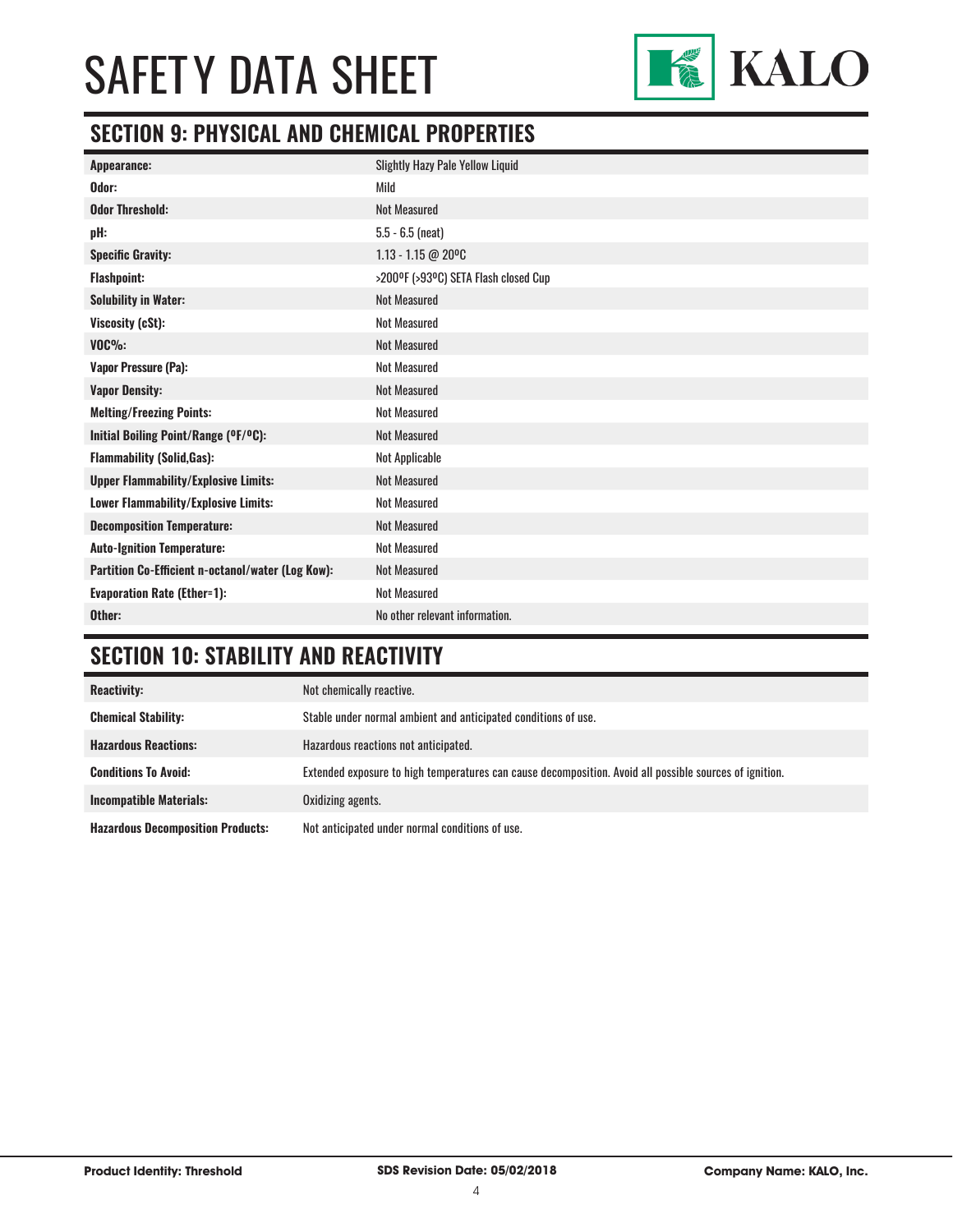

#### **SECTION 11: TOXICOLOGICAL INFORMATION**

|                                                                   | [ACUTE TOXICITY ESTIMATE]   |                                       |                          |
|-------------------------------------------------------------------|-----------------------------|---------------------------------------|--------------------------|
| Ingredients:                                                      | <b>Proprietary Glycerol</b> |                                       |                          |
| Oral LD50mg/kg:                                                   | >5,000.00/Category: NA      |                                       |                          |
| Skin LD50mg/kg:                                                   | >5,000.00/Category: NA      |                                       |                          |
| Inhalation Vapor LC50mg/L/4hr:                                    | No Data Available           |                                       |                          |
| Inhalation Dust/Mist LC50mg/L/4hr:                                | No Data Available           |                                       |                          |
| <b>ITEM</b>                                                       |                             | <b>HAZARD</b>                         | <b>CATEGORY</b>          |
| <b>Acute Toxicity (mouth):</b>                                    |                             | <b>Not Applicable</b>                 | $-$                      |
| <b>Acute Toxicity (skin):</b>                                     |                             | <b>Not Applicable</b>                 | $\overline{\phantom{a}}$ |
| <b>Acute Toxicity (inhalation):</b>                               |                             | <b>Not Applicable</b>                 | $-$                      |
| <b>Skin Corrosion/Irritation:</b>                                 |                             | <b>Not Applicable</b>                 | --                       |
| <b>Eye Damage/Irritation:</b>                                     |                             | <b>Causes serious eye irritation.</b> | $\overline{\mathbf{2}}$  |
| <b>Sensitization (respiratory):</b>                               |                             | <b>Not Applicable</b>                 | $\overline{\phantom{a}}$ |
| <b>Sensitization (skin):</b>                                      |                             | <b>Not Applicable</b>                 | $-$                      |
| <b>Germ Toxicity:</b>                                             |                             | <b>Not Applicable</b>                 | $\overline{\phantom{a}}$ |
| <b>Carcinogenicity:</b>                                           |                             | <b>Not Applicable</b>                 | $-$                      |
| <b>Reproductive Toxicity:</b>                                     |                             | <b>Not Applicable</b>                 | --                       |
| Specific Target Organ Systemic Toxicity-Single Exposure:          |                             | Not Applicable                        | $-$                      |
| <b>Specific Target Organ Systemic Toxicity-Repeated Exposure:</b> |                             | <b>Not Applicable</b>                 | $\overline{\phantom{a}}$ |
| <b>Aspiration Hazard:</b>                                         |                             | Not Applicable                        | $-$                      |

### **SECTION 12: ECOLOGICAL INFORMATION**

| Toxicity:                              | Ecotoxicity studies have not been conducted on this preparation. |
|----------------------------------------|------------------------------------------------------------------|
| <b>Persistence and Degradability:</b>  | There is no data available on the preparation itself.            |
| <b>Bioaccumulative Potential:</b>      | Not measured.                                                    |
| <b>Mobility In Soil:</b>               | No data available.                                               |
| <b>Results of PBT and vPvB Assess:</b> | This product contains no PBT/vPvB chemicals.                     |
| <b>Other Adverse Effects:</b>          | No data available.                                               |

## **SECTION 13: DISPOSAL CONSIDERATIONS**

**Waste Treatment Methods:**

Do not allow into drains or water courses. Wastes and emptied containers should be disposed of in accordance with regulations made under the Control of Pollution Act and the Environmental Protection Act. Using information provided in this data sheet advice should be obtained from the Waste Regulation Authority, whether the special waste regulations apply. Dispose of contents in accordance with local and national regulations.